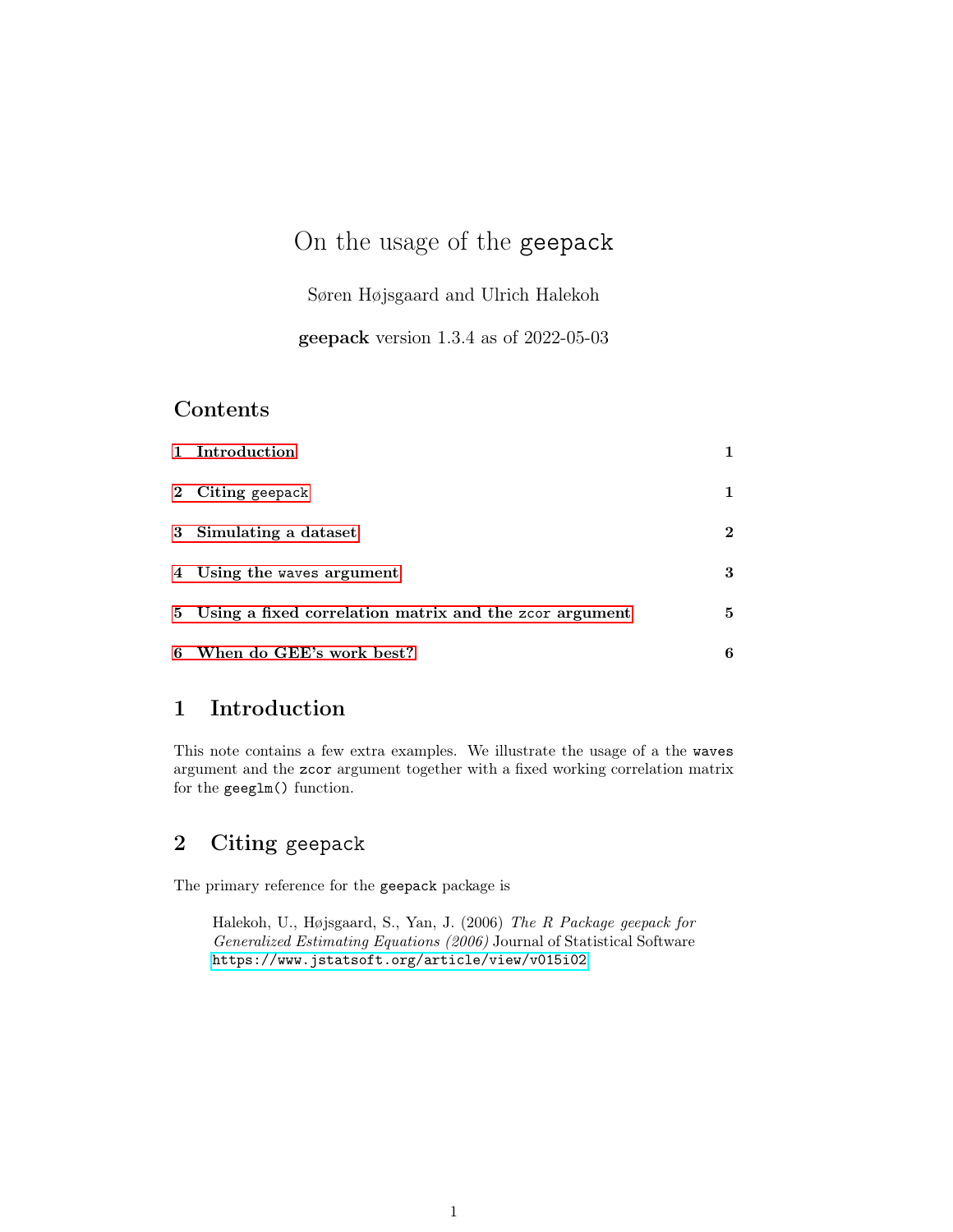```
> library(geepack)
> citation("geepack")
To cite geepack in publications use:
  Højsgaard, S., Halekoh, U. & Yan J. (2006) The R Package geepack for
  Generalized Estimating Equations Journal of Statistical Software, 15,
  2, pp1--11
  Yan, J. & Fine, J.P. (2004) Estimating Equations for Association
 Structures Statistics in Medicine, 23, pp859--880.
 Yan, J (2002) geepack: Yet Another Package for Generalized Estimating
 Equations R-News, 2/3, pp12-14.
To see these entries in BibTeX format, use 'print(<citation>,
bibtex=TRUE)', 'toBibtex(.)', or set
'options(citation.bibtex.max=999)'.
```
If you use geepack in your own work, please do cite the above reference.

### <span id="page-1-0"></span>3 Simulating a dataset

To illustrate the usage of the waves argument and the zcor argument together with a fixed working correlation matrix for the geeglm() we simulate some data suitable for a regression model.

```
> library(geepack)
> timeorder <- rep(1:5, 6)<br>> tvar <- timeorder +
               > tvar <- timeorder + rnorm(length(timeorder))
> idvar \leq rep(1:6, each=5)
> uuu <- rep(rnorm(6), each=5)
> yvar \leq 1 + 2*tvar + uuu + rnorm(length(tvar))
> simdat <- data.frame(idvar, timeorder, tvar, yvar)
> head(simdat,12)
    idvar timeorder tvar yvar yvar 1 1.7529009 6.2151324
\begin{array}{ccccccccc}\n 1 & 1 & 1.7529009 & 6.2151324 \\
 2 & 1 & 2.2067282 & 5.2547923\n \end{array}2 1 2 2.2067282 5.2547923
\begin{array}{cccccc} 3 & 1 & 3 & 2.3776130 & 6.1238307 \\ 4 & 1 & 4 & 2.4357724 & 6.1646994 \end{array}4 1 4 2.4357724 6.1646994<br>5 1 5 5.4654916 13.1490039
5 1 5 5.4654916 13.1490039
6 2 1 0.8323012 2.8649181
7 2 2 3.8662108 9.4942795
8 2 3 2.6178176 7.3706183<br>9 2 4 2.8523845 7.9387815
9 2 4 2.8523845 7.9387815<br>10 2 5 5.5576360 12.7722539
10 2 5 5.5576360 12.7722539<br>11 3 1 0.9673407 0.9353348
11 3 1 0.9673407 0.9353348<br>12 3 2 3.7615635 8.5728429
                      12 3 2 3.7615635 8.5728429
```
Notice that clusters of data appear together in simdat and that observations are ordered (according to timeorder) within clusters.

We can fit a model with an  $AR(1)$  error structure as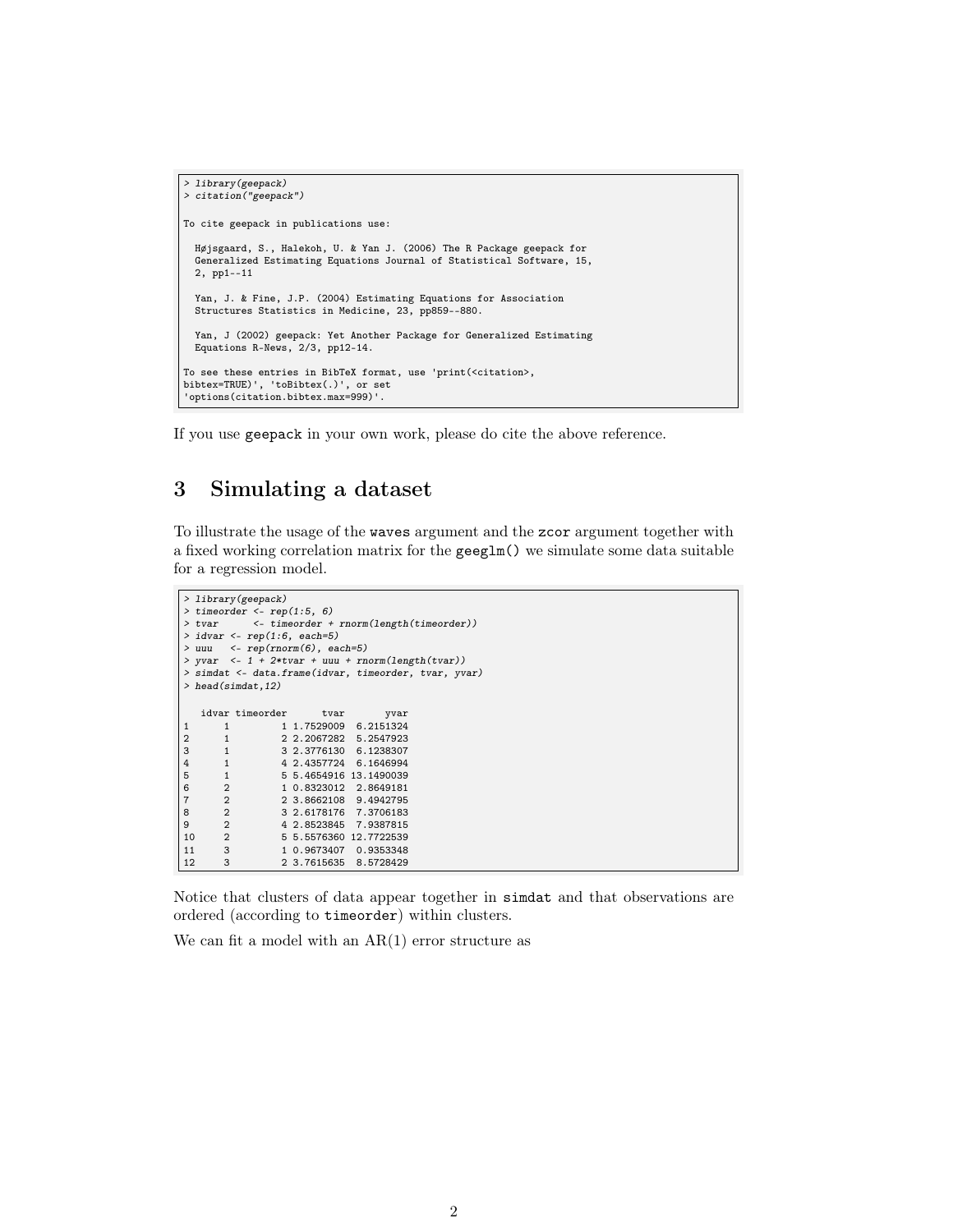```
> mod1 <- geeglm(yvar~tvar, id=idvar, data=simdat, corstr="ar1")
> mod1
Call:
geeglm(formula = yvar ~ tvar, data = simdat, id = idvar, corstr = "ar1")
Coefficients:
(Intercept) tvar
   1.108898 2.050621
Degrees of Freedom: 30 Total (i.e. Null); 28 Residual
Scale Link: identity
Estimated Scale Parameters: [1] 0.9235482
Correlation: Structure = ar1 Link = identity
Estimated Correlation Parameters:
   alpha
0.1219607
Number of clusters: 6 Maximum cluster size: 5
```
This works because observations are ordered according to time within each subject in the dataset.

### <span id="page-2-0"></span>4 Using the waves argument

If observatios were not ordered according to cluster and time within cluster we would get the wrong result:

```
> set.seed(123)
> ## library(doBy)
> simdatPerm <- simdat[sample(nrow(simdat)),]
> ## simdatPerm <- orderBy(~idvar, simdatPerm)
> simdatPerm <- simdatPerm[order(simdatPerm$idvar),]
> head(simdatPerm)
    idvar timeorder tvar vvar
3 1 3 2.377613 6.123831<br>5 1 5 5.465492 13.149004
5 1 5 5.465492 13.149004<br>4 1 4 2.435772 6.164699
\begin{array}{cccccc} 4 & 1 & 4 & 2.435772 & 6.164699 \\ 1 & 1 & 1 & 1.752901 & 6.215132 \end{array}\begin{array}{ccccccccc}\n1 & 1 & 1.752901 & 6.215132 \\
2 & 1 & 2 & 2.206728 & 5.254792\n\end{array}2 1 2 2.206728 5.254792<br>10 2 5 5.557636 12.772254
                       10 2 5 5.557636 12.772254
```
Notice that in simdatPerm data is ordered according to subject but the time ordering within subject is random.

Fitting the model as before gives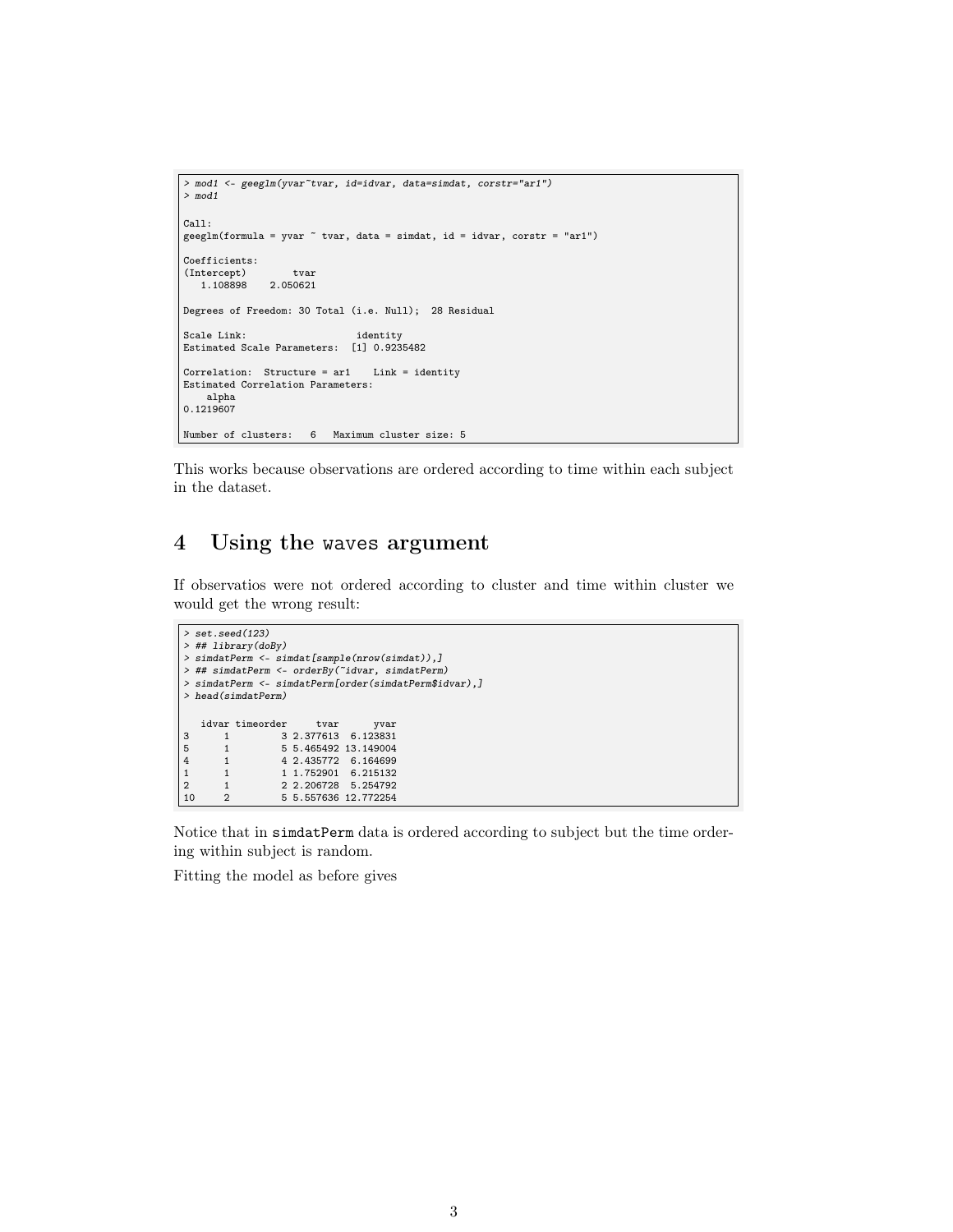```
> mod2 <- geeglm(yvar~tvar, id=idvar, data=simdatPerm, corstr="ar1")
> mod2
Call:
geeglm(formula = yvar ~ tvar, data = simdatPerm, id = idvar,
    corr = "ar1")Coefficients:
(Intercept) tvar
1.124689 2.048263
Degrees of Freedom: 30 Total (i.e. Null); 28 Residual
Scale Link: identity
Estimated Scale Parameters: [1] 0.9238069
Correlation: Structure = ar1 Link = identity
Estimated Correlation Parameters:
    alpha
-0.1104243
Number of clusters: 6 Maximum cluster size: 5
```
Likewise if clusters do not appear contigously in data we also get the wrong result (the clusters are not recognized):

```
> ## simdatPerm2 <- orderBy(~timeorder, data=simdat)
> simdatPerm2 <- simdat[order(simdat$timeorder),]
> geeglm(yvar~tvar, id=idvar, data=simdatPerm2, corstr="ar1")
Call:
geeglm(formula = yvar ~ tvar, data = simdatPerm2, id = idvar,
corstr = "ar1")
Coefficients:
(Intercept) tvar<br>1.099137 2.050805
              2.050805
Degrees of Freedom: 30 Total (i.e. Null); 28 Residual
Scale Link: identity
Estimated Scale Parameters: [1] 0.9234633
Correlation: Structure = ar1 Link = identity
Estimated Correlation Parameters:
alpha
    0
Number of clusters: 30 Maximum cluster size: 1
```
To obtain the right result we must give the waves argument: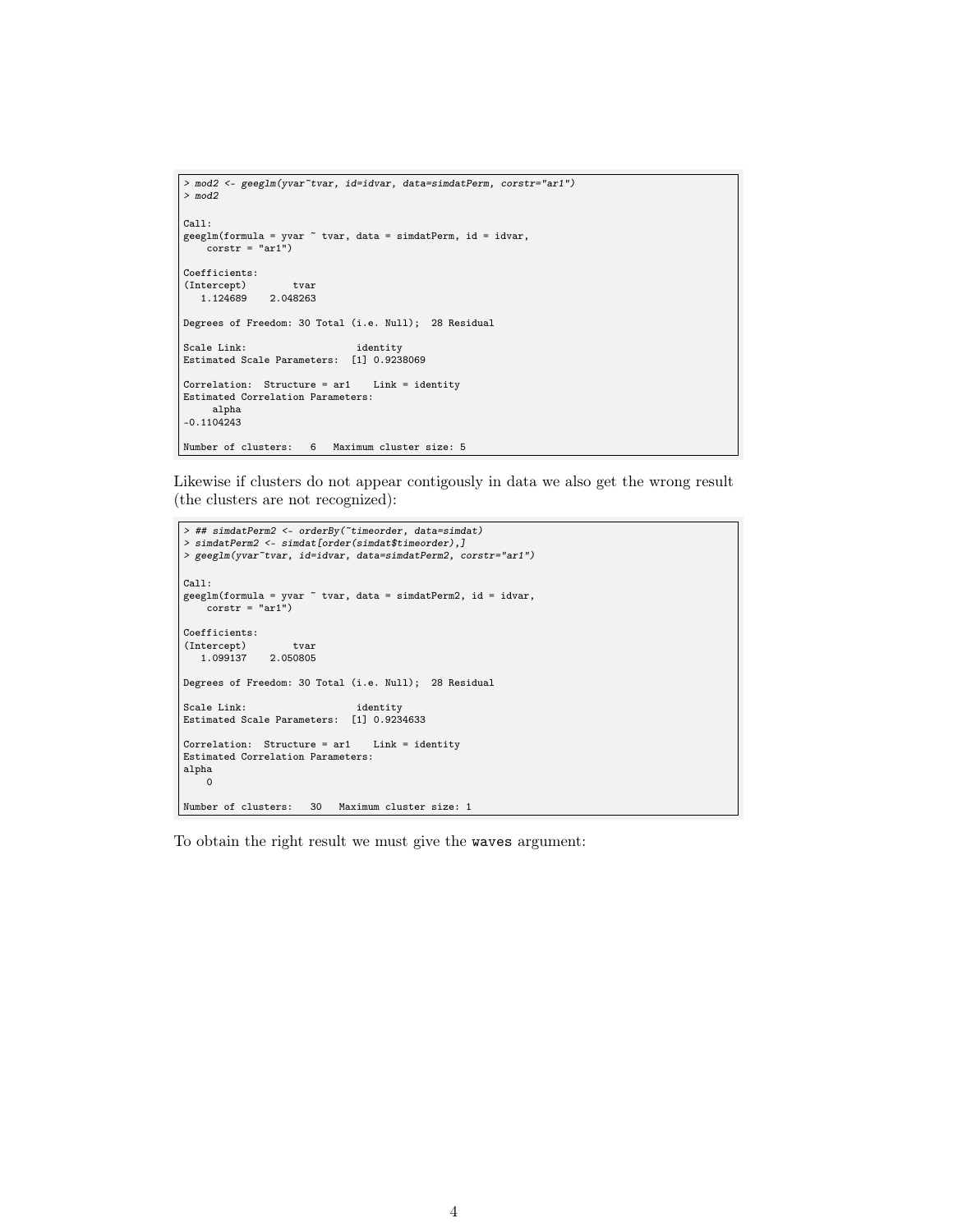```
> wav <- simdatPerm$timeorder
> wav
[1] 3 5 4 1 2 5 4 3 2 1 5 4 1 3 2 4 3 5 2 1 2 4 5 3 1 3 2 1 5 4
> mod3 <- geeglm(yvar~tvar, id=idvar, data=simdatPerm, corstr="ar1", waves=wav)
> mod3
Call:
geeglm(formula = yvar ~ tvar, data = simdatPerm, id = idvar,
   \frac{1}{x} waves = wav, corstr = "ar1")
Coefficients:
(Intercept) tvar
  1.108898 2.050621
Degrees of Freedom: 30 Total (i.e. Null); 28 Residual
Scale Link: identity
Estimated Scale Parameters: [1] 0.9235482
Correlation: Structure = ar1 Link = identity
Estimated Correlation Parameters:
   alpha
0.1219607
Number of clusters: 6 Maximum cluster size: 5
```
## <span id="page-4-0"></span>5 Using a fixed correlation matrix and the zcor argument

Suppose we want to use a fixed working correlation matrix:

```
> cor.fixed <- matrix(c(1, 0.5, 0.25, 0.125, 0.125,+<br>
0.5, 1, 0.25, 0.125, 0.125,<br>
0.25, 0.25, 0.5, 0.125, 0.125,<br>
0.125, 0.125, 0.125, 0.125, 1, 0.125, 1<br>
0.125, 0.125, 0.125, 0.125, 1<br>
0.5, 5)
> cor.fixed
       [,1] [,2] [,3] [,4] [,5]
[1,] 1.000 0.500 0.250 0.125 0.125
[2,] 0.500 1.000 0.250 0.125 0.125
[3,] 0.250 0.250 1.000 0.500 0.125
[4,] 0.125 0.125 0.500 1.000 0.125
[5,] 0.125 0.125 0.125 0.125 1.000
```
Such a working correlation matrix has to be passed to geeglm() as a vector in the zcor argument. This vector can be created using the fixed2Zcor() function:

```
> zcor <- fixed2Zcor(cor.fixed, id=simdatPerm$idvar, waves=simdatPerm$timeorder)
> zcor
[1] 0.125 0.500 0.250 0.250 0.125 0.125 0.125 0.125 0.125 0.500 0.125 0.125
[13] 0.125 0.125 0.500 0.125 0.125 0.250 0.250 0.500 0.125 0.125 0.125 0.125
[25] 0.125 0.500 0.125 0.250 0.500 0.250 0.500 0.125 0.125 0.125 0.125 0.250
[37] 0.250 0.125 0.125 0.500 0.125 0.125 0.250 0.500 0.125 0.500 0.125 0.125
[49] 0.125 0.250 0.250 0.250 0.125 0.500 0.500 0.125 0.125 0.125 0.125 0.125
```
Notice that zcor contains correlations between measurements within the same cluster. Hence if a cluster contains only one observation, then there will be generated no entry in zcor for that cluster. Now we can fit the model with: